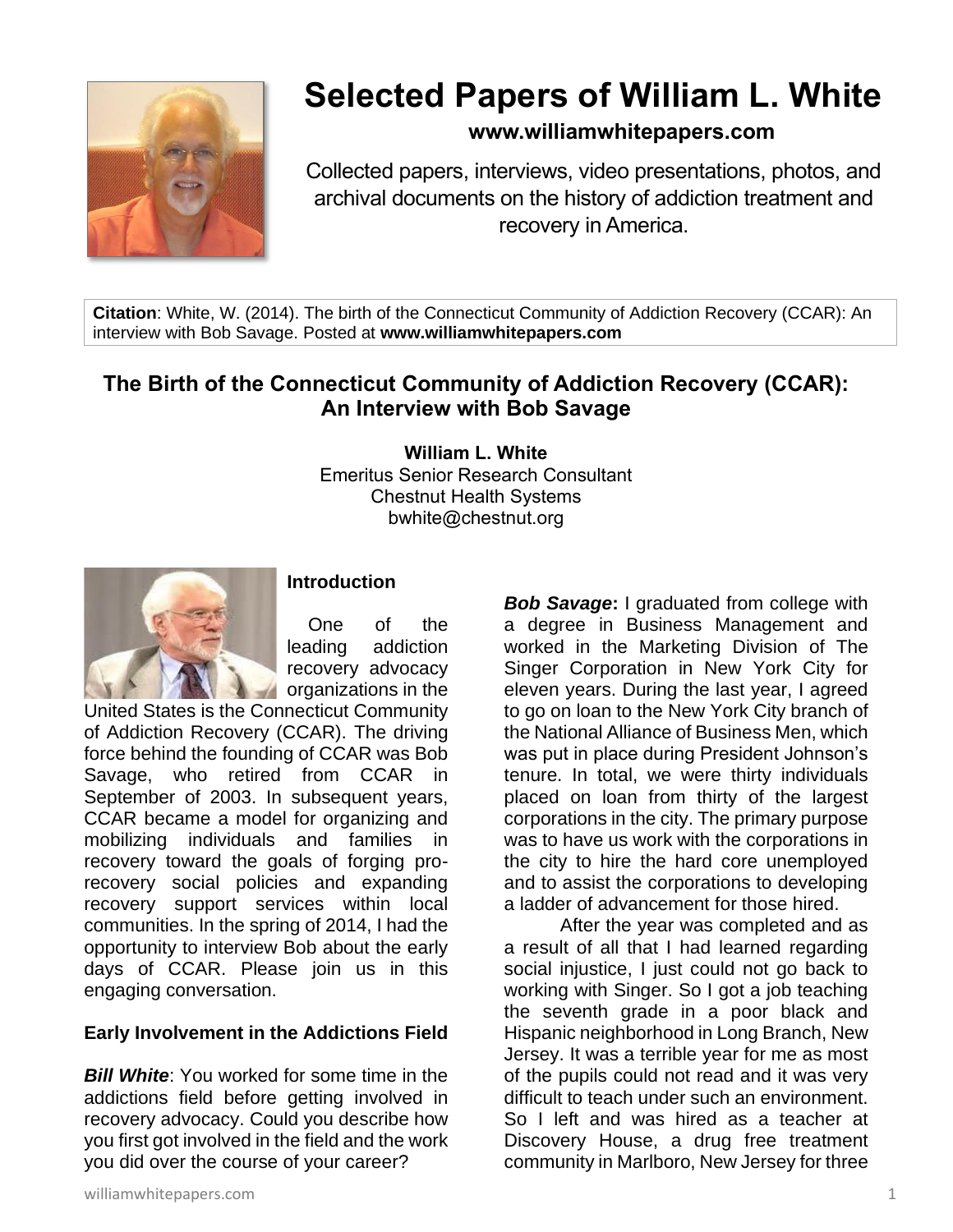years. Recovering addicted persons ran the treatment community. Discovery House received a grant to start a methadone treatment program in Red Bank, New Jersey. No one wanted the job as mostly all of the staff thought that methadone was just another drug and could not, therefore, be involved. I accepted the opportunity and set up successful methadone treatment programs in Red Bank and Asbury Park, New Jersey.

After three years I was totally exhausted and needed a change. My wife and I then agreed to move to Connecticut where I agreed to create a central Screening Program for all persons in Fairfield County seeking addiction treatment prior to their being admitted to treatment. Our staff consisted of psychiatrists, psychologists and social workers--a total of 20 staff. We were successful in providing valuable screening for programs at the time of the client's admission. Unfortunately, funding ran out after three years. I was then was able to secure a staff position at the newly formed State Connecticut Alcohol and Drug Commission in Hartford as Director of Special Projects. We had the opportunity to create a number of new programs, i.e., treatment program monitoring efforts, service programs during the AIDS epidemic, programs to treat women and their children, a central training program for alcohol and drug treatment and prevention program staff and a number of other initiatives. I worked with the commission for over 20 years and really enjoyed having the opportunity to create a number of new programs. After I retired, I started planning on how to organize the Recovery Community in such a way as to encourage them to advocate for their recovery process and treatment needs.

**Bill White:** To what degree was a focus on long-term recovery a missing ingredient in the field during those years?

*Bob Savage*: Throughout the whole period of my previous involvement in the addiction field, the only recovery programs that I was aware of were Alcoholics Anonymous and Narcotics Anonymous. Both of these

programs were anonymous and unless one was part of either, one any form of recovery was hardly mentioned anywhere else.

## **CCAR**

*Bill White:* Could you describe the birth of CCAR as a recovery advocacy organization?

*Bob Savage*: I was a member of the New England Institute of Addiction Studies for over twenty years. We often would discuss how we might organize the people in recovery to be able to advocate for addiction treatment and recovery needs, but we never had the time to take it on. When I retired, I offered to take it on if they were willing to support my travel, to which they agreed. I indicated that I would work to determine if it were possible and, if at the end of six months there was little or no progress, I would end my commitment.

So I started setting up meetings with whomever would be interested in hearing my views regarding the importance of putting a face on recovery that would permit the possibility of advocating to meet the needs of the substance abuse field in order to have the resources to do a more comprehensive job. I had the advantage of having worked in the field for over 30 years and I knew most of the directors of treatment programs and other significant leaders in the field. So I started calling on these individuals in Connecticut and other New England states to arrange to let me speak to their boards or whoever might be interested. I don't know how many miles I traveled. Eventually a number of individuals agreed to arrange meetings where I could present my ideas. At quite a few of the meetings, many people in the room would insist that because of AA anonymity, it was impossible to put a positive face on recovery. But there were most always one or two persons in the room who were willing to discuss different possibilities that might work, which proved to be helpful.

After a few of these meetings, I invited a few directors of treatment providers and other leaders in Connecticut to attend a meeting where we could explore different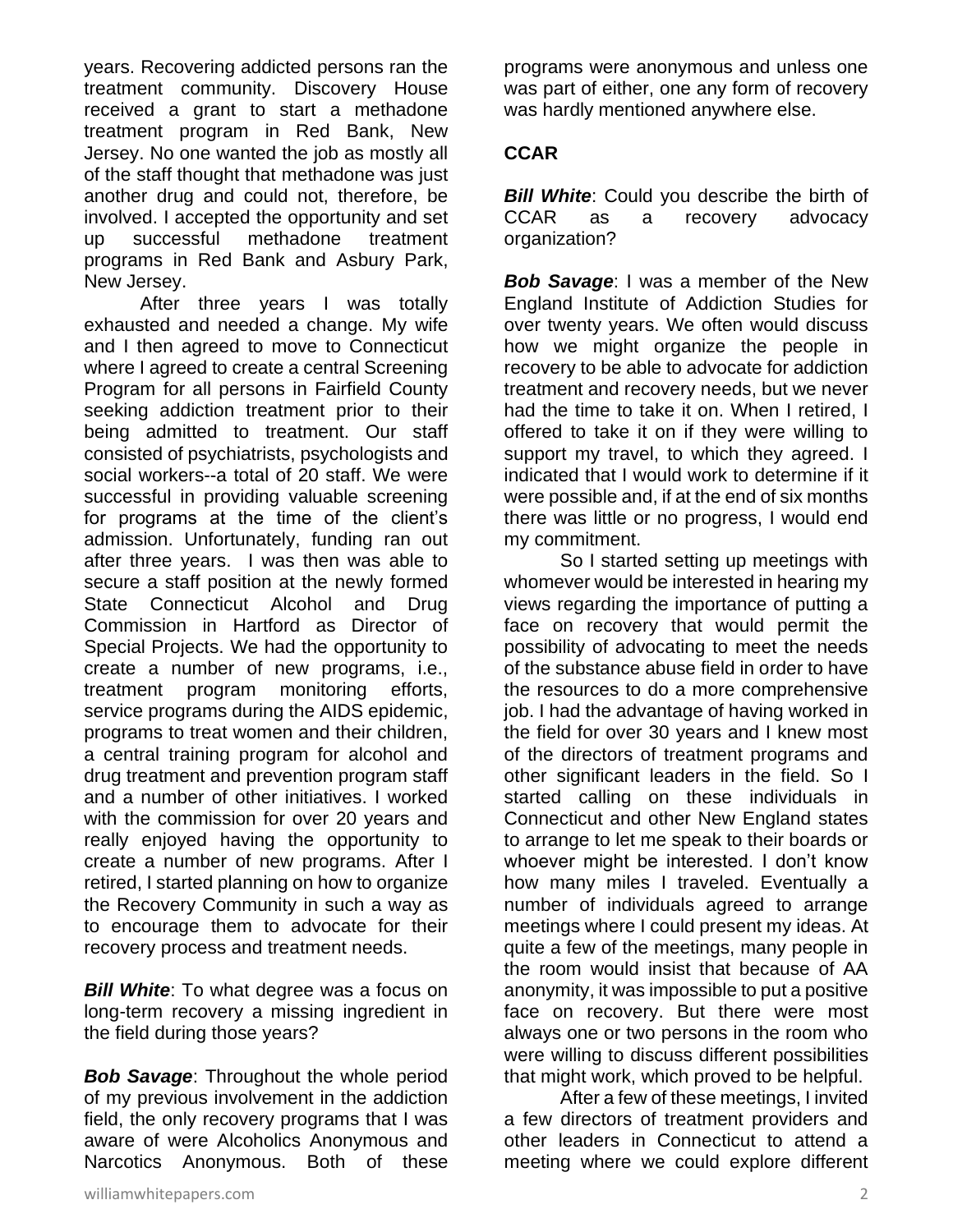possible approaches. Fifteen people showed up at our first meeting, including Tom Kirk, who was a DMHAS (state agency) deputy director at the time. I kept looking out the window prior to the start of the meeting to see if anyone would come, as I was not to sure who would show up. Fifteen experienced people did show up. Once everyone was settled, I gave a little introduction and then asked the group to present ideas and discuss how this might work and what had to be done to start. I wrote down all the ideas that were presented on a flip chart, thanked everyone and brought the paper to my little office in my spare bedroom. These ideas and suggestions were excellent and I often referred back to these recommendations as we moved forward. I also arranged a meeting of leaders across New England. Around fifty people showed up representing all six states. I asked the similar questions I had asked in the earlier meeting in Connecticut and again received some very valuable information. I often referred to these suggestions for guidance quite often throughout my ten years at CCAR.

About six months into the process, we started to hold monthly meetings to get ideas from our new CCAR members and letting them know what had been accomplished to date. Shortly thereafter, approximately 100 individuals who we called members showed up at these meetings with a high interest, which resulted in very productive sessions. Tom Kirk attended a few of these meetings but kept very quiet. During this time, he and I would meet quite frequently. I would present areas where I thought that he could help and he would give me suggestions as to how to move forward. This turned out to be a very helpful process.

It was around that time that a few of us met to determine what the name of our organization would be. This turned out to be a more difficult process then I had thought. We would come up with a few good words for a name and when we looked at the acronym it just didn't work. Finally we came up with The Connecticut Community for Addiction Recovery (CCAR), which we brought to our next meeting for approval and CCAR became our name. One rather influential person said CCAR is an awkward acronym and will be very difficult for people to remember. Phil Valentine's son who was nine at the time drew a picture of a car going down a steep hill with no driver and called the car CCAR. I am sure that his art was very innocent, but it concerned me as it looked as if the car was headed for a major crash. Fortunately and to our pleasant surprise the name CCAR became quickly well-known among addiction treatment and recovery organizations in Connecticut. We now know that the name CCAR is known throughout the country and outside of our country as well.

After about a year that CCAR was in operation, Tom Kirk called me to let me know that DMHAS was organizing a major addiction-related conference and that the Governor would be the major speaker. He asked if it would be possible to have five of our members speak at the conference and tell their story. I had no choice but to say yes, but down deep I was really worried as to whether we could pull it off. We identified a white woman, a white male, an African American male, a Hispanic youth, and a person on methadone who were willing to speak and worked with them in helping them to develop their five-minute presentation. We all realized how important this event would be as this had never been done before anywhere in public and in such a venue.

About a week-and-a-half before the conference was to take place, I got a call from Tom at 11:30 at night saying that there was a major problem related to the conference concerning one of our members and that I had to do meet with him right away that night. So I did meet with him and the problem was that one of members, who was unsuccessful in trying to get DMHAS funding for his program, told Tom that unless DMHAS agreed to fund his program, he and a woman who lost her son to an addiction overdose would chain themselves to the fence located to the entrance of where the conference was to be held and let the governor know his problems with DMHAS. I had never seen Tom so upset and that is definitely not Tom's usual temperament. I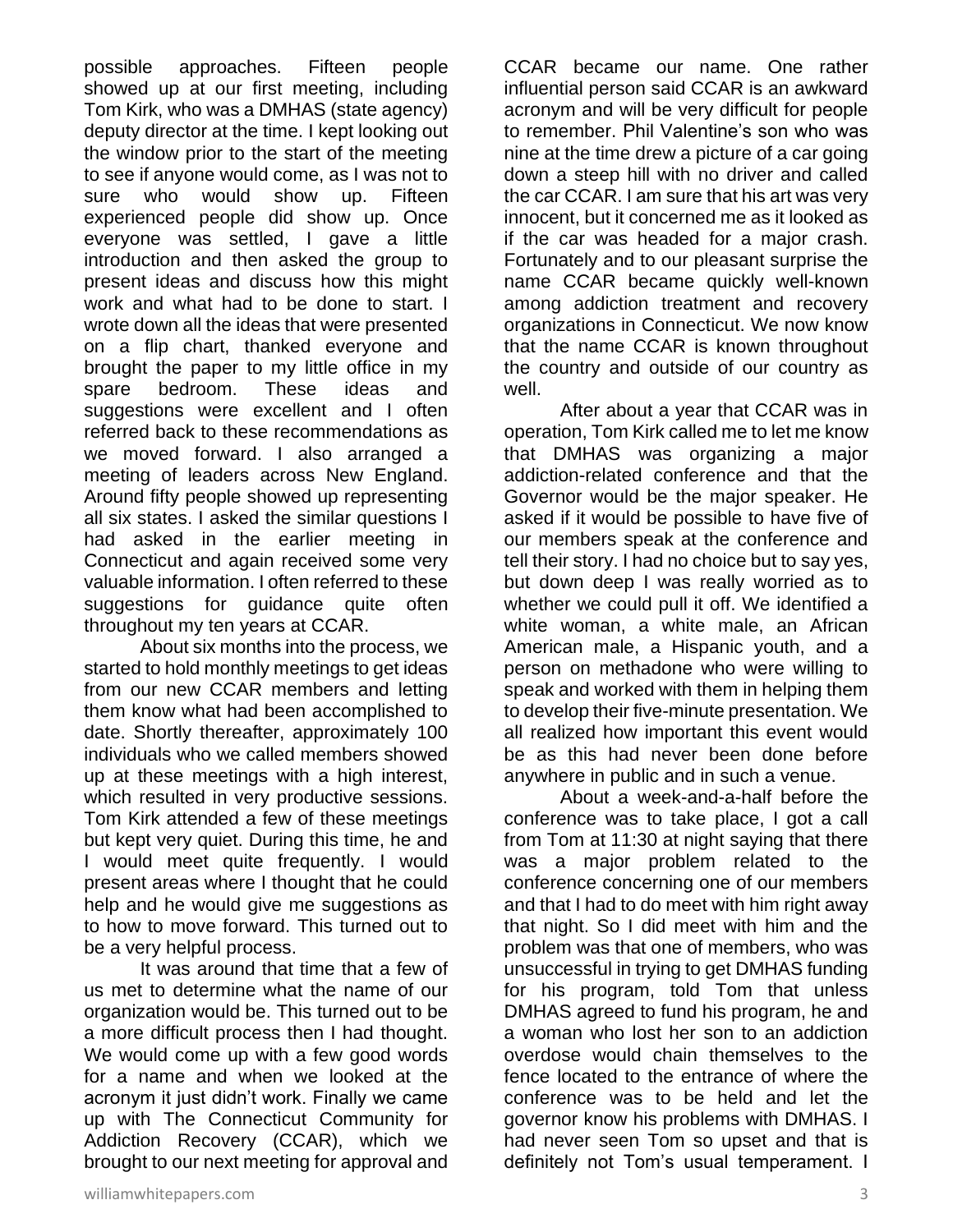immediately arranged to have two or three of our members and I meet with this person to persuade him that what he proposed to do was not the way to get funding.

We met with him over a three-day period, darn near 24-7, to try to convince him to back off. Finally he did see the logic of what we were telling him and he decided not to carry out his threat. What I did not tell Tom at the time was that the individual in question was one of the persons who agreed to speak at the conference. Once this individual agreed not to do what he had suggested, we called Tom and he agreed to meet with him and ourselves. As a result of the meeting, Tom felt comfortable and agreed to go forward. At that meeting, Tom explained at length why he was so committed to the Mental Health and addiction field. His story was very powerful. So everything was okay and the conference went forward.

I met with the five individuals who were to speak prior to the conference a number of times, reviewed their five minute talk and asked that they all come to meet with me for two hours on the day of the conference prior to the time we were scheduled to present. I arrived early at the conference site where we were scheduled to meet. The young Hispanic person let us know that he was not going to show and the person on methadone also said he could not make it. I immediately told the person who knew the young Hispanic person very well and said that you have no choice but to find him and bring him here. He was successful and brought him in. One of the methadone program directors was also there and I told her our problem. So she and a DMHAS staff member agreed to find someone who was on methadone and train them to speak for five minutes. They were also successful in finding a person on methadone that was willing to speak.

So here it is Friday afternoon, the third day of the conference and there were about 200 people in the room getting very restless and were ready to go start the weekend. The time arrives for the start of our event. A CCAR member introduced the five members and they started to give their presentations. Their presentations were very powerful; including the member who was going to disrupt the conference, that you could hear a pin drop in the room. This was CCAR's first step of putting a face on recovery at a public event. Following the presentation, the Commissioner of DMHAS and Tom Kirk came up to me and asked that I submit them a proposal and that they would agree to fund CCAR. This was our first funding, which permitted CCAR to rent space, hire much-needed staff and permit me to move my office out of my bedroom. Imagine how much longer it would have taken us to get some funding if we had screwed up. That funding helped us to develop a program that then helped us to get that very important federal funding. As you know, when one starts something new, there are always critical times that can determine if a program is going to succeed. CCAR had their share of them, but none was as involved and critical as the one I described above. CCAR met their share of them and each one that we overcame helped to make us stronger. CCAR then went on to become the program that it is today.

#### **Early CCAR History**

*Bill White*: What were some of the early CCAR activities that, in retrospect, were very important to what CCAR would later achieve?

*Bob Savage*: The first thing that comes to mind was CCAR's first recovery celebration walk**.** Walks had been used before to publicize particular issues, such as cancer and diabetes. And this suggestion was brought up in one of our regularly scheduled staff meetings. We started discussing the possibility of holding a recovery walk in Bushnell Park in the city of Hartford, which is located directly in front of the capital. The purpose of the walk would be to publicize addiction recovery and to put a face on recovery. We brought the topic to one of our monthly member meetings and with their blessing, we decided to go ahead to do the necessary planning to hold one during the month of September.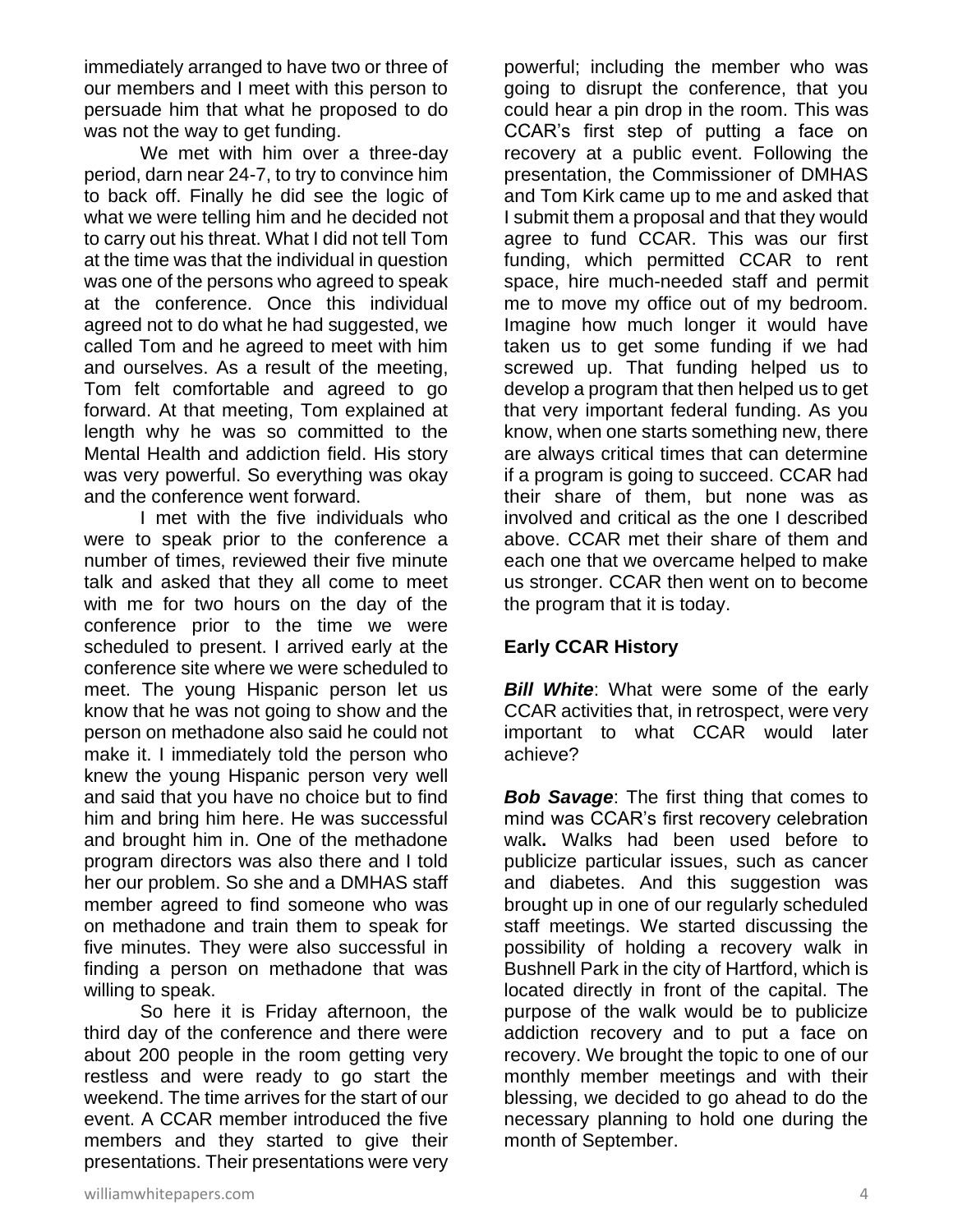We assigned Phil Valentine to the project and he readily took on the responsibility. Our whole staff and members were committed and involved in helping out in any way that we could. It was clear to all of us on the staff that, with Phil in the lead and hearing how he planned to approach the walk, we were on our way. Doing the many things necessary to organize the walk was quite an undertaking. The big issue was how many people in recovery and their families would show--even with the considerable amount of publicity that was planned. A month and a half prior to when the walk was scheduled to take place, Phil came to me and was very concerned that even with all the effort he was putting into it, that it was possible that not very many recovering people would show and that would not be very good for CCAR recovery in general. My response was to explain that this was our first effort and that, even though not that many individuals and families may show, we will have learned at lot on how to do it better next year. I believed there was no such thing as failure on any project as long as we did our best. That seemed to help and off Phil went to do more work.

We hoped for 70 to 100 attendees and, lo and behold, over 700 came on the day of the walk and had a great time. In the final analysis, the most significant contribution to the walk were the number of persons in recovery and their families that were willing to put their face on recovery in that manner for the first time. The numbers continued to grow each of the following years that we held the walk and Phil and the staff continue to improve how the walks are organized.

Another of our early endeavors was in the area of telephone recovery support services. Agreements were established with treatment programs to set up a follow-up system by telephone where a CCAR member volunteer would speak to an individual within a week of when a person was discharged by a treatment program, and follow up by telephone once a week until it was no longer necessary. Both the volunteer making the call and the person receiving the call received significant empowerment.

We also scheduled legislative days where we would invite legislators to speak to our members and also have the opportunity for our members to speak directly to their respective legislators. In addition, we set up meetings with legislators to present our concerns regarding a specific issue that we wanted them to address.

. We received notice from CSAT that we could compete for \$25,000 by proposing a special project. We proposed that the funds be used to establish a Recovery Community Center to provide a welcoming place where persons in recovery could spend safe time, attend training and social events, etcetera. Our proposal was approved. With the \$25,000 from CSAT and \$15,000 from DMHAS, we decided to place the center in a town with the reputation of having serious drug usage problems. What was amazing to me was that we had no problem citing the center on the town's main street. The first center was very successful and we eventually were able to open three others.

 One of the most significant problems that our 2000 members faced at the time was the fact that a large number were felons and qualified to apply for a pardon. The problem was that most who were unsuccessful in securing a pardon were never told why they were rejected even though they their applications were correct. We decided to apply to the legislative Judiciary committee for a hearing, which they granted. The hearing was scheduled on a Monday morning and 200 CCAR members showed up in support. We had identified 16 members representing different types of vocations and worked with them to develop a three-minute presentation describing their issues. We had a CCAR staff member sit next to them during their excellent presentations and made sure that their presentation was limited to three minutes. The hearing was scheduled for two hours and we ended on time. At the end of the presentation, the chair of the committee mentioned to me that when he walked into the room and saw the 200 members he thought that hearing was to go on much longer than two hours and complimented us on how efficient and effective our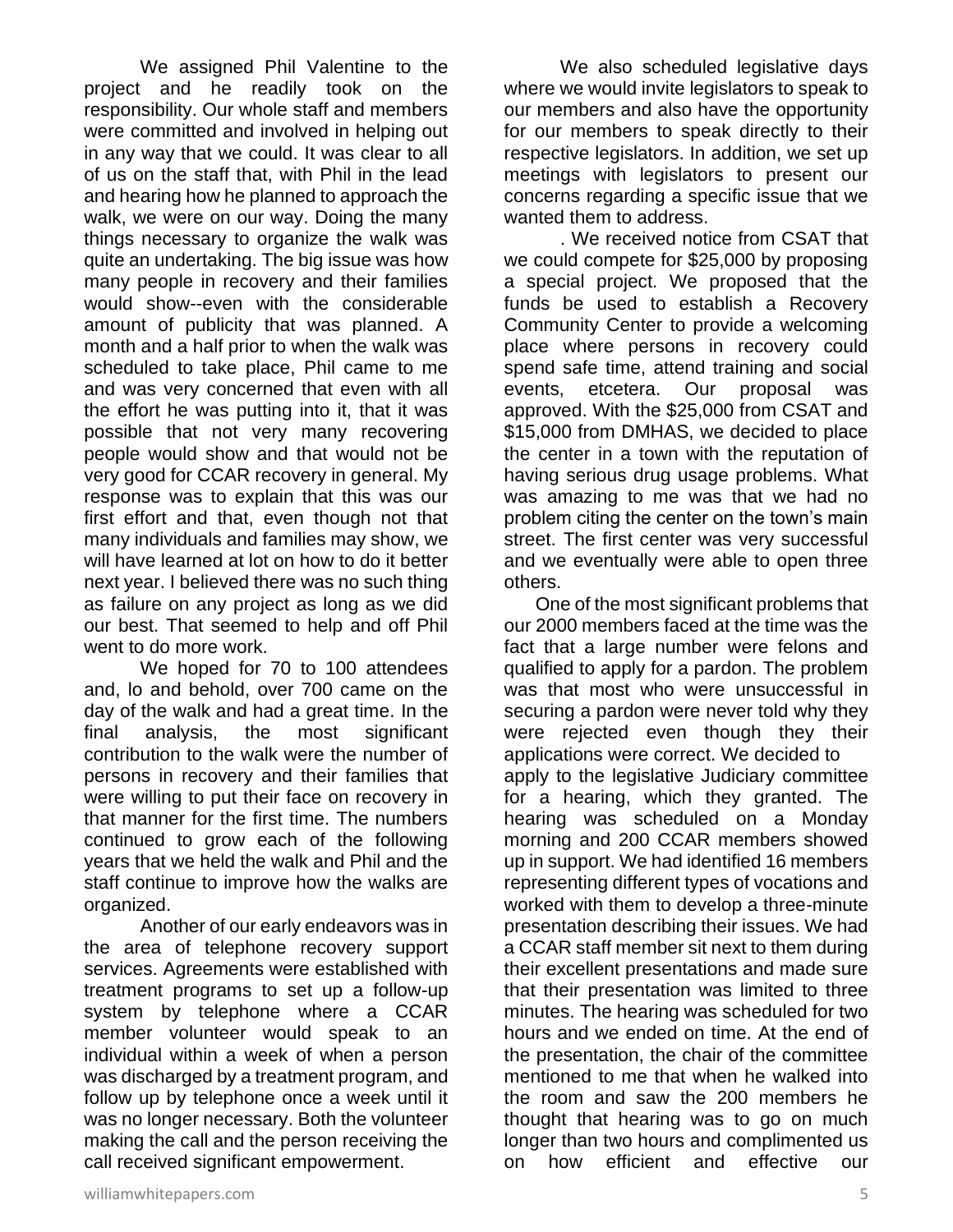presentation was. Within a year, the pardon board was completely restructured and formalized and became an official part of a state agency permitting an open and fairer hearing,

**Bill White:** I seem to also recall early work assisting leaders of sober houses in CT.

*Bob Savage***:** Yes. Sober houses were in the process of being established throughout the state of Connecticut as well as other parts of the country and run and managed by persons in recovery. The basic principal of a sober house was that, within a month after a person was admitted, they had to find a job in order to pay their monthly rent. Recovery support services were also provided. I was discovering that problems about how these houses were managed were starting to crop up. The houses in some parts of the country were either being closed or having to change how they were managed. My concern was that if something seriously happened in a sober house in our state, it could have serious consequences for all. An individual from the Department of Corrections and I decided to bring a small number of housing managers together and discuss how the managers could establish an organization that would set standards and invite only the houses where management agrees to meet house standards to become a member of the coalition. We stressed the importance of making sure that the coalition was independent of any state agency and that they had the power to monitor all the houses to make certain that they continued to meet the standards that were set by the coalition.

We were able to obtain \$100,000 from DMHAS that had been in their budget for a few years. It had been granted to them by CSAT to establish a specific program to organize the houses in the state. This project proved not to be successful. As a result of our working with the sober house leaders, they were able to organize and establish a formal coalition named "Recovery House Coalition of Connecticut (RHCC)". Under their leadership with support from CCAR, they did become an independent organization, established standards for

independently owned, privately operated recovery housing. They also developed a state of the art Internet database to include 100 independently owned, privately operated recovery houses covering 1,069 beds. Programs could now confidently go on line to determine which sober house to use and where it was located.

*Bill White:* The addiction and mental health core values that CCAR helped shape were very important to the evolution of recoveryoriented care in Connecticut. How were these values developed?

*Bob Savage*: Shortly after Tom Kirk became commissioner for DMHAS, he called together around 60 individuals representing addiction treatment and mental health services to discuss what could be done to help update and rejuvenate the current treatment systems. DMHAS staff brought a proposal to the table at the first meeting and after much discussion the group felt that more work had to be done. So Tom asked the representatives from the treatment community to develop a proposal that would be discussed at a future meeting. The treatment providers did present their proposal and it was fairly well-received. While they did include ways of including recovery as part of their treatment process, they did so without consulting CCAR or Advocacy Unlimited who were there representing the Recovery Community. In order to emphasize our disappointment that they did not include us, we walked out of the meeting for 20 minutes. When we returned to the meeting, Tom Kirk then charged us with coming up with a proposal.

As a result, three CCAR Staff members and three Advocacy Unlimited members met and started to plan a response. First, we agreed that except for the recovery portion, the treatment providers' proposal was adequate. After much discussion, we came up with the idea to develop recovery core values that could enhance the treatment providers' proposal. After two or three meetings, we felt that what we had developed was fine to present at the next DMHAS meeting. So Phil and his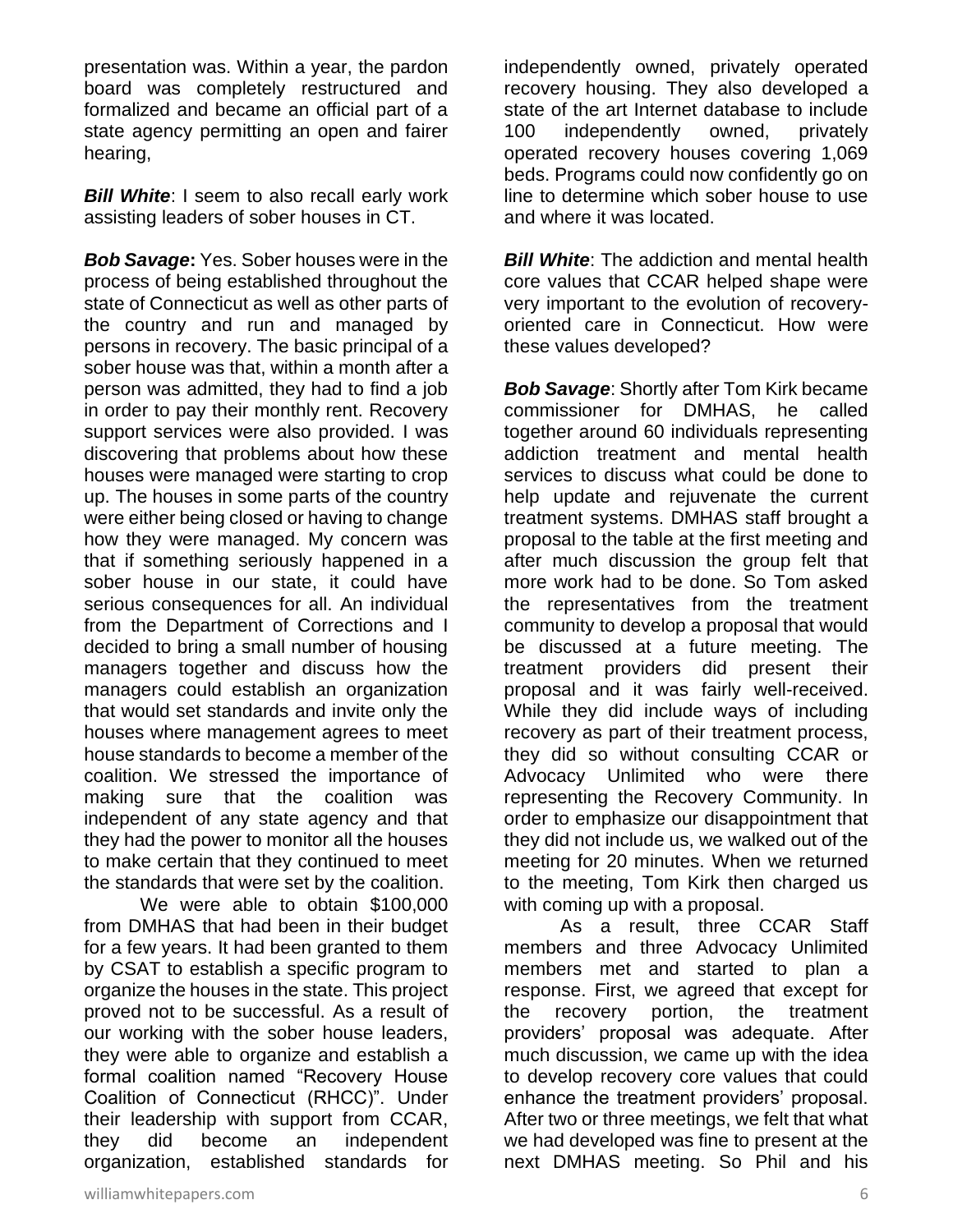counterpart from Advocacy Unlimited developed a Power Point presentation. We called Tom and said that we were ready to present our proposal. The meeting was scheduled and Phil and his counterpart would alternately present the slides and read them to the group. When that was completed, Tom said that we have made history here today. Within a very short period, DMHAS then established the "Commissioner's Policy Statement and Implementing Procedures entitled Promoting a Recovery-Oriented Service System. Chapter 6.14. The rest is history and hard work." Refer below for DMHAS policy and the contract of the details. **[http://www.ct.gov/dmhas/lib/dmhas/polic](http://www.ct.gov/dmhas/lib/dmhas/policies/chapter6.14.pdf)**

# **[ies/chapter6.14.pdf](http://www.ct.gov/dmhas/lib/dmhas/policies/chapter6.14.pdf)**

Establishing the Recovery Core Values was probably the most powerful work that CCAR did during my tenure. Those value are posted at a state at a state at a state  $\overline{a}$ **[http://www.ct.gov/dmhas/lib/dmhas/reco](http://www.ct.gov/dmhas/lib/dmhas/recovery/resourceguide.pdf) [very/resourceguide.pdf](http://www.ct.gov/dmhas/lib/dmhas/recovery/resourceguide.pdf)**

#### **Family Involvement in CCAR**

*Bill White*: I recall you as the early champion of family involvement in the new recovery advocacy movement. Could you discuss why you felt this was so important?

*Bob Savage*: My father reached the advanced stages of alcoholism at the age of forty or so and eventually committed suicide at the age of 52. I certainly experienced the shame, family disruption, family violence, poverty, as well as other symptoms that family members have to endure as in our case, because of our father's alcoholism. To this day only two members of our family of six siblings are willing to acknowledge that he was an alcoholic and eventually committed suicide. I personally feel that a family member in such a situation suffers more that the alcoholic member of the family and with little or no place to go for help. The alcoholic member has alcohol as his or her outlet. The family members are just there dealing with the negative circumstances in isolation from the rest of the community and with no help. I think that the greatest shame

that the married male alcoholic has, if they are fortunate to reach recovery, is the irremediable damage that they have done to their family. This is why I feel so strongly that unless family members organize to put a face on their issues and advocate for their needs in partnership with persons in recovery, the new recovery movement will never reach its full potential.

The other significant issues facing parents with children who are addicted is where to go for help. There are no organizations, including Al-Anon, that are organized to provide this help. During my latter stay at CCAR, I organized family members with these problems to come together and help each other. A parent's love for their children and strong urge to help makes it very difficult for them to take the necessary steps to help. That is why in our family sessions, we invite a person who is in recovery to be present so that they could help the parent see that, in most cases, they must take strong steps if their child is to recover.

I had the opportunity to work with you on a paper that addresses the needs of families and here is a portion of that that I think is most important.

*For two centuries, families have been as likely to be blamed for the addiction of one of their members as offered support in responding to that addiction and its impact on themselves. And yet through this period, family members have played an important role in advocating for more enlightened attitudes and social policies related to alcohol and other drug-related problems. As a new recovery advocacy movement seeks to define itself locally and nationally, we believe that is it time to honor the historical legacy of family members by embracing them as co-leaders of this movement. It is also time to define the family as the basic unit in the design of addiction treatment and sustained recovery support services.*

*One of CCAR's primary purposes is to put a positive face on the Recovery Community, which includes persons in direct recovery, family members and friends. A second and*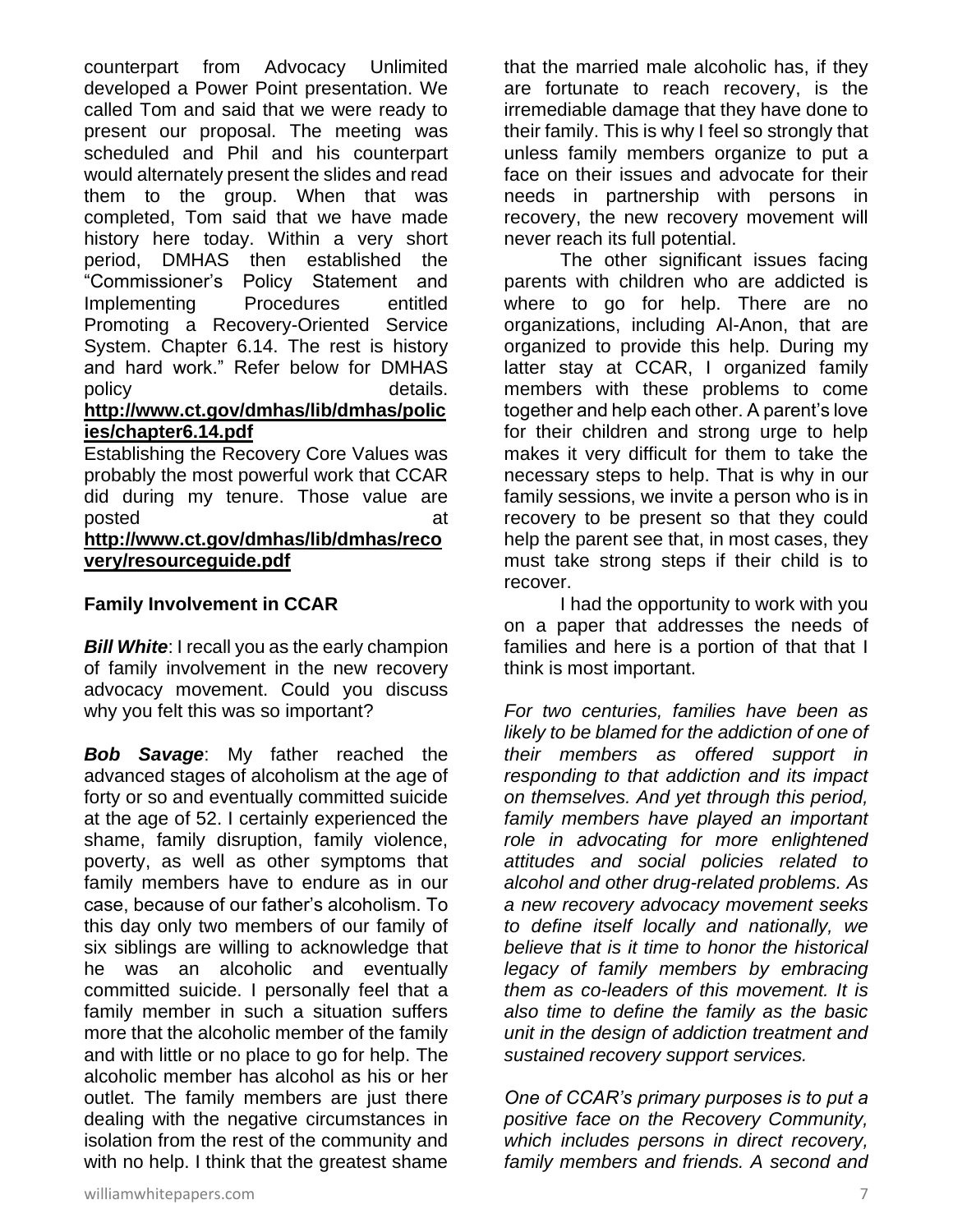*equally important purpose is to provide support to the recovery community to help sustain recovery and improve the quality of life for recovering people. Over the past few years, CCAR has devoted a considerable amount of work in these two areas and has started to see positive changes at the legislative, state policy and local community levels. A similar effort needs to be launched for families who have family members who are or were addicted. A vanguard of family members is needed to tell their story to legislators, policy makers, other family members and the community at large. Family members are needed to advocate for the support they need and for other family members still needing help. Telling their story will help provide a better understanding of the impact that addictions has on the family, help give permission for all families to speak about these issues and help make it more acceptable for families to seek help for an addicted family member.*

*Recovery community organizations like CCAR provide training and the opportunity for family members to come together as a group to achieve things that could not be done on their own. Working as a group to put a positive face on family issues and provide support to families can provide a sense of community and purpose and provide a venue for service to other family members still suffering. To the family members who are reading this, we encourage you to seek out recovery advocacy organizations in your area and help support them in ways that will benefit you and the larger community. It is time family members became full partners in this new recovery advocacy movement.*

*Bill White: CCAR emerged early as a leader* within the recovery advocacy movement. Could you describe your relationship with other recovery advocacy organizations during those early years?

*Bob Savage*: First, let me say what an excellent job Pat Taylor did in organizing Faces and Voices and making it a powerful and influential advocate for the Recovery Community. As for CCAR, I think that our relationships with other recovery advocacy organizations in the country were very good. We agreed early on that anything that CCAR wrote and/or developed was freely available to all the recovery communities along with any assistance that we could provide. We believed strongly that it was important for recovery community organizations from around the country to succeed, not just CCAR.

*Bill White:* The Center for Substance Abuse Treatment through its Recovery Community Support Program exerted an enormous influence on CCAR and the new recovery Advocacy movement. Could you describe that influence from your perspective?

*Bob Savage*: I would say that one of the most pivotal periods in the history of the new recovery advocacy movement was the decision by CSAT to fund 19 recovery programs organized to put a face on recovery. The leadership on the part of Rick Sampson, who provided overall supervision; Cathy Nugent, who provided the direct leadership; and June Gertig, who supervised and provided outstanding individuals for the provision of the technical assistance, was outstanding. I have had considerable experience in working with the Feds over the years, but never have I experienced such firm, intelligent, strong, caring, and patient leadership provided to all 19 grantees. I just cannot say enough about how much I appreciated their ongoing leadership throughout the period that I had the privilege of being involved.

#### **Reflections and Lessons Learned**

*Bill White*: What are some of the lessons you learned about how to launch a recovery advocacy organization that might be helpful to others presently in this position?

*Bob Savage*: I think that the most important first step is to identify persons in recovery who are interested in getting involved. Once you have a sufficient number of interested individuals, one should approach the